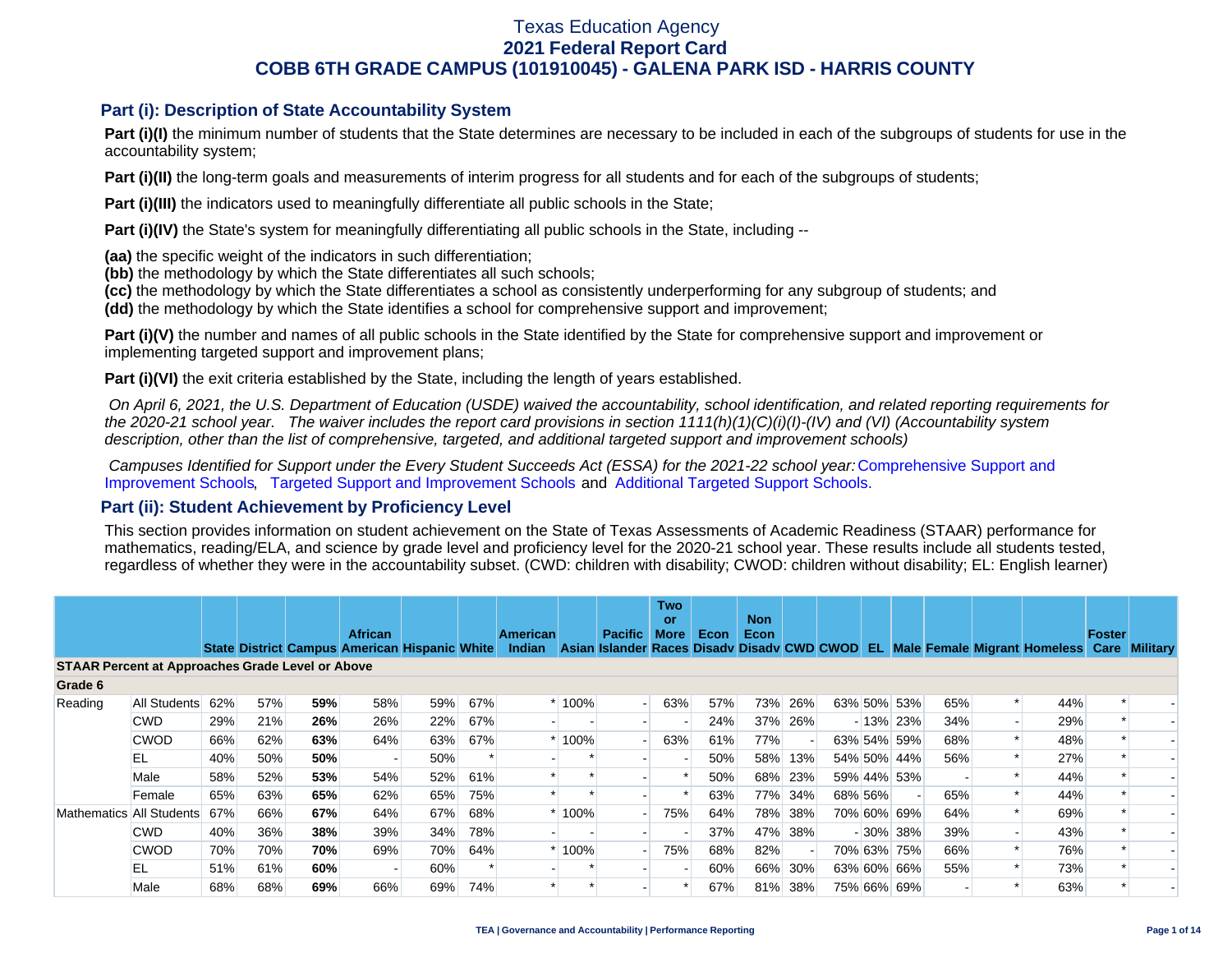|                    |                                                         |     |     |     |                          |                                                      |        |                 |           |                          | <b>Two</b>               |      |                    |                          |                          |         |             |                          |                |                                                                                                  |               |  |
|--------------------|---------------------------------------------------------|-----|-----|-----|--------------------------|------------------------------------------------------|--------|-----------------|-----------|--------------------------|--------------------------|------|--------------------|--------------------------|--------------------------|---------|-------------|--------------------------|----------------|--------------------------------------------------------------------------------------------------|---------------|--|
|                    |                                                         |     |     |     | <b>African</b>           |                                                      |        | <b>American</b> |           | Pacific More             | or                       | Econ | <b>Non</b><br>Econ |                          |                          |         |             |                          |                |                                                                                                  | <b>Foster</b> |  |
|                    |                                                         |     |     |     |                          | <b>State District Campus American Hispanic White</b> |        |                 |           |                          |                          |      |                    |                          |                          |         |             |                          |                | Indian Asian Islander Races Disady Disady CWD CWOD EL Male Female Migrant Homeless Care Military |               |  |
| Mathematics Female |                                                         | 66% | 64% | 64% | 63%                      | 64%                                                  | 58%    | $\ast$          | $\ast$    |                          | *                        | 62%  |                    | 76% 39%                  |                          | 66% 55% |             | 64%                      | *              | 75%                                                                                              |               |  |
|                    | <b>STAAR Percent at Meets Grade Level or Above</b>      |     |     |     |                          |                                                      |        |                 |           |                          |                          |      |                    |                          |                          |         |             |                          |                |                                                                                                  |               |  |
| Grade 6            |                                                         |     |     |     |                          |                                                      |        |                 |           |                          |                          |      |                    |                          |                          |         |             |                          |                |                                                                                                  |               |  |
| Reading            | All Students                                            | 32% | 24% | 25% | 25%                      | 24%                                                  | 37%    | $\ast$          | 80%       | $\overline{a}$           | 13%                      | 23%  | 34%                | 13%                      |                          |         | 27% 16% 25% | 25%                      | $\ast$         | 19%                                                                                              |               |  |
|                    | <b>CWD</b>                                              | 16% | 9%  | 13% | 11%                      | 9%                                                   | 56%    |                 |           |                          |                          | 11%  |                    | 26% 13%                  | $\overline{\phantom{a}}$ |         | 3% 11%      | 20%                      |                | 0%                                                                                               |               |  |
|                    | <b>CWOD</b>                                             | 34% | 26% | 27% | 28%                      | 26%                                                  | 29%    | $\ast$          | 80%       |                          | 13%                      | 25%  | 35%                | $\overline{\phantom{a}}$ |                          |         | 27% 18% 28% | 26%                      | $\ast$         | 24%                                                                                              | $\ast$        |  |
|                    | EL                                                      | 13% | 17% | 16% | $\overline{\phantom{a}}$ | 16%                                                  | $\ast$ |                 | $\ast$    |                          |                          | 16%  | 21%                | 3%                       |                          |         | 18% 16% 18% | 15%                      | $\ast$         | 18%                                                                                              |               |  |
|                    | Male                                                    | 30% | 23% | 25% | 24%                      | 24%                                                  | 33%    | $\ast$          | $\ast$    |                          | $\ast$                   | 23%  |                    | 33% 11%                  |                          |         | 28% 18% 25% |                          | $\ast$         | 19%                                                                                              |               |  |
|                    | Female                                                  | 34% | 25% | 25% | 27%                      | 25%                                                  | 42%    | $\ast$          | $\ast$    |                          | $\ast$                   | 24%  | 35%                | 20%                      |                          | 26% 15% |             | 25%                      | $\ast$         | 19%                                                                                              |               |  |
|                    | Mathematics All Students                                | 35% | 30% | 32% | 23%                      | 34%                                                  | 45%    | $\ast$          | 80%       | $\overline{\phantom{a}}$ | 0%                       | 29%  | 44%                | 13%                      |                          |         | 34% 29% 35% | 28%                      | $\ast$         | 25%                                                                                              |               |  |
|                    | <b>CWD</b>                                              | 19% | 10% | 13% | 8%                       | 10%                                                  | 56%    |                 |           |                          |                          | 12%  |                    | 21% 13%                  | $\overline{a}$           |         | 3% 12%      | 17%                      |                | 0%                                                                                               |               |  |
|                    | <b>CWOD</b>                                             | 37% | 33% | 34% | 26%                      | 36%                                                  | 41%    | $\ast$          | 80%       |                          | 0%                       | 32%  | 46%                |                          |                          |         | 34% 31% 39% | 29%                      | $\ast$         | 32%                                                                                              |               |  |
|                    | EL.                                                     | 18% | 28% | 29% | $\overline{\phantom{a}}$ | 29%                                                  | $\ast$ |                 |           | $\overline{a}$           |                          | 27%  | 43%                | 3%                       |                          |         | 31% 29% 34% | 23%                      | $\ast$         | 36%                                                                                              |               |  |
|                    | Male                                                    | 37% | 34% | 35% | 25%                      | 37%                                                  | 47%    |                 | $\ast$    |                          | $\ast$                   | 32%  | 49%                | 12%                      |                          |         | 39% 34% 35% |                          | $\ast$         | 31%                                                                                              |               |  |
|                    | Female                                                  | 33% | 27% | 28% | 22%                      | 30%                                                  | 42%    |                 | $\ast$    |                          | $\ast$                   | 27%  |                    | 37% 17%                  |                          | 29% 23% |             | 28%                      | $\ast$         | 19%                                                                                              | $\ast$        |  |
|                    | <b>STAAR Percent at Masters Grade Level</b>             |     |     |     |                          |                                                      |        |                 |           |                          |                          |      |                    |                          |                          |         |             |                          |                |                                                                                                  |               |  |
| Grade 6            |                                                         |     |     |     |                          |                                                      |        |                 |           |                          |                          |      |                    |                          |                          |         |             |                          |                |                                                                                                  |               |  |
| Reading            | All Students                                            | 14% | 10% | 10% | 9%                       | 10%                                                  | 3%     | $\ast$          | 60%       |                          | 0%                       | 10%  | 13%                | 0%                       | 11%                      | 6%      | 8%          | 12%                      | $\ast$         | 9%                                                                                               |               |  |
|                    | <b>CWD</b>                                              | 6%  | 0%  | 0%  | 0%                       | 0%                                                   | 0%     |                 |           | $\overline{a}$           | $\overline{\phantom{a}}$ | 0%   | 0%                 | 0%                       |                          | $0\%$   | 0%          | 0%                       | $\overline{a}$ | 0%                                                                                               | $\ast$        |  |
|                    | <b>CWOD</b>                                             | 16% | 11% | 11% | 11%                      | 12%                                                  | 5%     | $\ast$          | 60%       | $\sim$                   | 0%                       | 11%  | 14%                | $\overline{\phantom{a}}$ | 11%                      |         | 7% 10%      | 13%                      | $\ast$         | 12%                                                                                              |               |  |
|                    | EL                                                      | 4%  | 6%  | 6%  |                          | 6%                                                   | $\ast$ |                 | ∗         |                          | $\overline{a}$           | 6%   | 7%                 | 0%                       | 7%                       | 6%      | 8%          | 4%                       | $\ast$         | 18%                                                                                              |               |  |
|                    | Male                                                    | 13% | 9%  | 8%  | 4%                       | 9%                                                   | 6%     | $\ast$          | $\ast$    |                          | $\ast$                   | 8%   | 9%                 | 0%                       | 10%                      | 8%      | 8%          | $\overline{\phantom{a}}$ | $\ast$         | 6%                                                                                               |               |  |
|                    | Female                                                  | 16% | 11% | 12% | 14%                      | 12%                                                  | 0%     | $\ast$          | $\ast$    |                          | $\ast$                   | 11%  | 17%                | 0%                       | 13%                      | 4%      | $\sim$      | 12%                      | $\ast$         | 13%                                                                                              |               |  |
|                    | Mathematics All Students                                | 15% | 11% | 12% | 8%                       | 12%                                                  | 13%    | $\ast$          | 40%       |                          | $0\%$                    | 11%  | 14%                | 4%                       |                          |         | 13% 10% 12% | 11%                      | $\ast$         | 6%                                                                                               |               |  |
|                    | <b>CWD</b>                                              | 7%  | 3%  | 4%  | 3%                       | 1%                                                   | 33%    |                 |           |                          |                          | 3%   | 11%                | 4%                       |                          | 0%      | 3%          | 6%                       |                | 0%                                                                                               |               |  |
|                    | <b>CWOD</b>                                             | 16% | 12% | 13% | 10%                      | 14%                                                  | 5%     | $\ast$          | 40%       | $\overline{a}$           | $0\%$                    | 12%  | 14%                | $\overline{\phantom{a}}$ |                          |         | 13% 11% 14% | 11%                      | $\ast$         | 8%                                                                                               | $\ast$        |  |
|                    | EL                                                      | 5%  | 10% | 10% |                          | 10%                                                  | $\ast$ |                 | $\ast$    |                          |                          | 10%  | 9%                 | 0%                       |                          |         | 11% 10% 13% | 6%                       | $\ast$         | 0%                                                                                               |               |  |
|                    | Male                                                    | 16% | 12% | 12% | 9%                       | 13%                                                  | 16%    | $\ast$          | $\ast$    |                          | $\ast$                   | 12%  | 13%                | 3%                       |                          |         | 14% 13% 12% |                          | $\ast$         | 6%                                                                                               |               |  |
|                    | Female                                                  | 13% | 9%  | 11% | 8%                       | 12%                                                  | 8%     | $\ast$          | $\ast$    |                          | $\ast$                   | 10%  | 14%                | 6%                       |                          | 11% 6%  |             | 11%                      | $\ast$         | 6%                                                                                               | $\ast$        |  |
|                    | <b>STAAR Percent at Approaches Grade Level or Above</b> |     |     |     |                          |                                                      |        |                 |           |                          |                          |      |                    |                          |                          |         |             |                          |                |                                                                                                  |               |  |
| <b>All Grades</b>  |                                                         |     |     |     |                          |                                                      |        |                 |           |                          |                          |      |                    |                          |                          |         |             |                          |                |                                                                                                  |               |  |
| All Subjects       | All Students                                            | 67% | 63% | 63% | 61%                      | 63%                                                  | 67%    |                 | 100% 100% | $\overline{a}$           | 69%                      | 60%  |                    | 75% 32%                  |                          |         | 67% 55% 61% | 65%                      | 63%            | 56%                                                                                              | 60%           |  |
|                    | <b>CWD</b>                                              | 38% | 31% | 32% | 32%                      | 28%                                                  | 72%    | $\overline{a}$  |           | $\overline{a}$           |                          | 30%  |                    | 42% 32%                  |                          |         | $-21\%$ 31% | 37%                      | $\overline{a}$ | 36%                                                                                              |               |  |
|                    | <b>CWOD</b>                                             | 71% | 66% | 67% | 66%                      | 67%                                                  | 65%    |                 | 100% 100% |                          | 69%                      | 64%  | 80%                |                          |                          |         | 67% 59% 67% | 67%                      | 63%            | 62%                                                                                              |               |  |
|                    | <b>EL</b>                                               | 47% | 54% | 55% |                          | 55%                                                  | $\ast$ |                 |           |                          |                          | 55%  |                    | 62% 21%                  |                          |         | 59% 55% 55% | 56%                      | 50%            | 50%                                                                                              |               |  |
|                    | Male                                                    | 65% | 60% | 61% | 60%                      | 61%                                                  | 68%    |                 | * 100%    |                          | 50%                      | 58%  | 75%                | 31%                      |                          |         | 67% 55% 61% | $\overline{\phantom{a}}$ | $\ast$         | 53%                                                                                              |               |  |
|                    | Female                                                  | 69% | 65% | 65% | 63%                      | 65%                                                  | 67%    | $\ast$          |           |                          | 88%                      | 63%  |                    | 77% 37%                  |                          | 67% 56% |             | 65%                      | $\ast$         | 59%                                                                                              |               |  |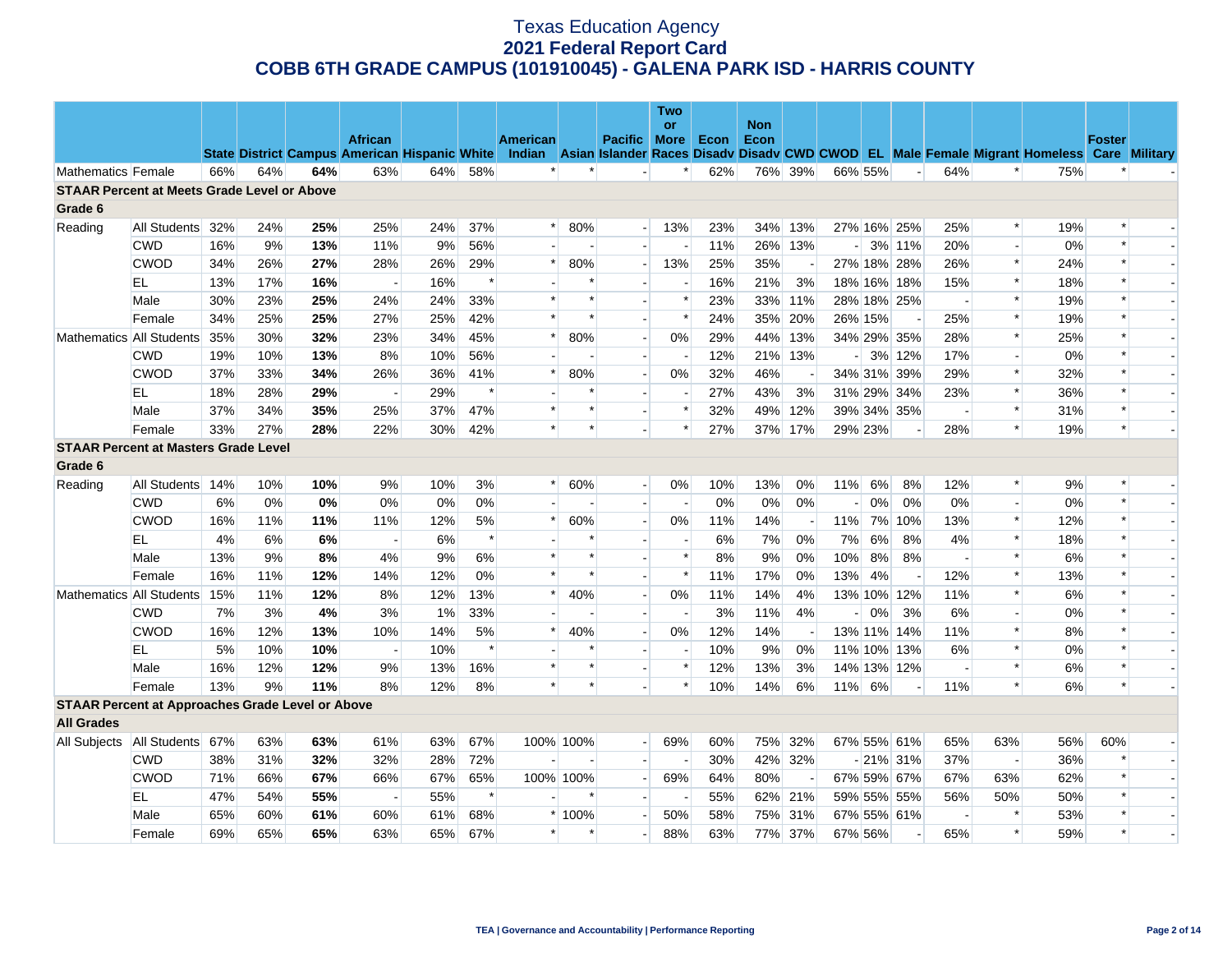|                   |                                                    |     |     |     |                |     |        |          |         |                          | Two    |      |                    |                          |                          |         |                          |                          |                          |                                                                                                                                                |               |                          |
|-------------------|----------------------------------------------------|-----|-----|-----|----------------|-----|--------|----------|---------|--------------------------|--------|------|--------------------|--------------------------|--------------------------|---------|--------------------------|--------------------------|--------------------------|------------------------------------------------------------------------------------------------------------------------------------------------|---------------|--------------------------|
|                   |                                                    |     |     |     | <b>African</b> |     |        | American |         | Pacific More             | or     | Econ | <b>Non</b><br>Econ |                          |                          |         |                          |                          |                          |                                                                                                                                                | <b>Foster</b> |                          |
|                   |                                                    |     |     |     |                |     |        |          |         |                          |        |      |                    |                          |                          |         |                          |                          |                          | State District Campus American Hispanic White Indian Asian Islander Races Disady Disady CWD CWOD EL Male Female Migrant Homeless Care Military |               |                          |
| Reading           | All Students                                       | 68% | 62% | 59% | 58%            | 59% | 67%    |          | $*100%$ | $\overline{a}$           | 63%    | 57%  | 73%                | 26%                      |                          |         | 63% 50% 53%              | 65%                      | $\ast$                   | 44%                                                                                                                                            |               |                          |
|                   | <b>CWD</b>                                         | 35% | 26% | 26% | 26%            | 22% | 67%    |          |         | $\overline{\phantom{a}}$ |        | 24%  |                    | 37% 26%                  |                          |         | $-13%$ 23%               | 34%                      | $\overline{\phantom{a}}$ | 29%                                                                                                                                            | $\ast$        |                          |
|                   | <b>CWOD</b>                                        | 72% | 66% | 63% | 64%            | 63% | 67%    |          | $*100%$ | $\overline{\phantom{a}}$ | 63%    | 61%  | 77%                |                          |                          |         | 63% 54% 59%              | 68%                      | $\ast$                   | 48%                                                                                                                                            | $\ast$        |                          |
|                   | EL                                                 | 46% | 51% | 50% |                | 50% | $\ast$ |          |         |                          |        | 50%  | 58%                | 13%                      |                          |         | 54% 50% 44%              | 56%                      | $\ast$                   | 27%                                                                                                                                            |               |                          |
|                   | Male                                               | 63% | 57% | 53% | 54%            | 52% | 61%    | $\ast$   |         | ÷                        | $\ast$ | 50%  |                    | 68% 23%                  |                          |         | 59% 44% 53%              | $\sim$                   | $\ast$                   | 44%                                                                                                                                            |               |                          |
|                   | Female                                             | 72% | 68% | 65% | 62%            | 65% | 75%    | $\ast$   |         |                          | $\ast$ | 63%  |                    | 77% 34%                  |                          | 68% 56% |                          | 65%                      | $\ast$                   | 44%                                                                                                                                            |               |                          |
|                   | Mathematics All Students                           | 65% | 62% | 67% | 64%            | 67% | 68%    |          | * 100%  | $\sim$                   | 75%    | 64%  |                    | 78% 38%                  |                          |         | 70% 60% 69%              | 64%                      | $\pmb{\ast}$             | 69%                                                                                                                                            | $\ast$        |                          |
|                   | <b>CWD</b>                                         | 39% | 34% | 38% | 39%            | 34% | 78%    |          |         |                          |        | 37%  |                    | 47% 38%                  |                          |         | $-30\%$ 38%              | 39%                      | $\overline{\phantom{a}}$ | 43%                                                                                                                                            |               |                          |
|                   | <b>CWOD</b>                                        | 68% | 66% | 70% | 69%            | 70% | 64%    |          | $*100%$ | $\overline{\phantom{a}}$ | 75%    | 68%  | 82%                |                          |                          |         | 70% 63% 75%              | 66%                      | $\ast$                   | 76%                                                                                                                                            | $\ast$        |                          |
|                   | EL.                                                | 49% | 59% | 60% |                | 60% | $\ast$ |          |         |                          |        | 60%  |                    | 66% 30%                  |                          |         | 63% 60% 66%              | 55%                      | $\ast$                   | 73%                                                                                                                                            | $\ast$        |                          |
|                   | Male                                               | 65% | 63% | 69% | 66%            | 69% | 74%    | $\ast$   | $\ast$  |                          | $\ast$ | 67%  | 81%                | 38%                      |                          |         | 75% 66% 69%              | $\overline{\phantom{a}}$ | $\ast$                   | 63%                                                                                                                                            | $\ast$        |                          |
|                   | Female                                             | 65% | 62% | 64% | 63%            | 64% | 58%    | $\ast$   | $\ast$  |                          | $\ast$ | 62%  |                    | 76% 39%                  |                          | 66% 55% | $\overline{\phantom{a}}$ | 64%                      | $\ast$                   | 75%                                                                                                                                            | $\ast$        |                          |
|                   | <b>STAAR Percent at Meets Grade Level or Above</b> |     |     |     |                |     |        |          |         |                          |        |      |                    |                          |                          |         |                          |                          |                          |                                                                                                                                                |               |                          |
| <b>All Grades</b> |                                                    |     |     |     |                |     |        |          |         |                          |        |      |                    |                          |                          |         |                          |                          |                          |                                                                                                                                                |               |                          |
| All Subjects      | All Students 41%                                   |     | 34% | 28% | 24%            | 29% | 41%    | 33%      | 80%     |                          | 6%     | 26%  | 39%                | 13%                      |                          |         | 30% 23% 30%              | 27%                      | 25%                      | 22%                                                                                                                                            | 0%            |                          |
|                   | <b>CWD</b>                                         | 21% | 16% | 13% | 10%            | 10% | 56%    |          |         | ш.                       |        | 11%  |                    | 24% 13%                  | $-1$                     |         | 3% 11%                   | 18%                      | $\sim$                   | 0%                                                                                                                                             |               |                          |
|                   | <b>CWOD</b>                                        | 44% | 36% | 30% | 27%            | 31% | 35%    | 33%      | 80%     | $\overline{\phantom{a}}$ | 6%     | 28%  | 41%                |                          |                          |         | 30% 25% 34%              | 27%                      | 25%                      | 28%                                                                                                                                            | $\ast$        |                          |
|                   | EL.                                                | 20% | 25% | 23% |                | 23% | $\ast$ |          |         | $\overline{\phantom{a}}$ |        | 22%  | 32%                | 3%                       |                          |         | 25% 23% 26%              | 19%                      | 17%                      | 27%                                                                                                                                            | $\ast$        | $\overline{\phantom{a}}$ |
|                   | Male                                               | 40% | 33% | 30% | 24%            | 31% | 41%    |          | $*100%$ |                          | 13%    | 28%  |                    | 41% 11%                  |                          |         | 34% 26% 30%              |                          | $\ast$                   | 25%                                                                                                                                            |               |                          |
|                   | Female                                             | 42% | 35% | 27% | 24%            | 27% | 42%    | $\ast$   |         |                          | 0%     | 25%  | 36%                | 18%                      |                          | 27% 19% |                          | 27%                      | $\ast$                   | 19%                                                                                                                                            | $\ast$        |                          |
| Reading           | All Students                                       | 44% | 35% | 25% | 25%            | 24% | 37%    | $\ast$   | 80%     | $\sim$                   | 13%    | 23%  |                    | 34% 13%                  |                          |         | 27% 16% 25%              | 25%                      | $\ast$                   | 19%                                                                                                                                            |               |                          |
|                   | <b>CWD</b>                                         | 20% | 15% | 13% | 11%            | 9%  | 56%    |          |         | $\sim$                   |        | 11%  |                    | 26% 13%                  | $\overline{\phantom{a}}$ |         | 3% 11%                   | 20%                      | $\overline{a}$           | 0%                                                                                                                                             |               |                          |
|                   | <b>CWOD</b>                                        | 47% | 37% | 27% | 28%            | 26% | 29%    | $\ast$   | 80%     |                          | 13%    | 25%  | 35%                |                          |                          |         | 27% 18% 28%              | 26%                      | $\ast$                   | 24%                                                                                                                                            |               |                          |
|                   | EL                                                 | 20% | 23% | 16% |                | 16% | $\ast$ |          |         |                          |        | 16%  | 21%                | 3%                       |                          |         | 18% 16% 18%              | 15%                      | $\ast$                   | 18%                                                                                                                                            |               |                          |
|                   | Male                                               | 40% | 31% | 25% | 24%            | 24% | 33%    | $\ast$   | $\ast$  | H                        | $\ast$ | 23%  | 33%                | 11%                      |                          |         | 28% 18% 25%              | $\overline{\phantom{a}}$ | $\ast$                   | 19%                                                                                                                                            |               |                          |
|                   | Female                                             | 48% | 39% | 25% | 27%            | 25% | 42%    | $\ast$   |         |                          | $\ast$ | 24%  | 35%                | 20%                      |                          | 26% 15% |                          | 25%                      | $\ast$                   | 19%                                                                                                                                            |               |                          |
|                   | Mathematics All Students                           | 37% | 32% | 32% | 23%            | 34% | 45%    | $\ast$   | 80%     | $\overline{a}$           | $0\%$  | 29%  | 44%                | 13%                      |                          |         | 34% 29% 35%              | 28%                      | $\ast$                   | 25%                                                                                                                                            |               |                          |
|                   | <b>CWD</b>                                         | 21% | 16% | 13% | 8%             | 10% | 56%    |          |         | $\overline{a}$           |        | 12%  |                    | 21% 13%                  | $\overline{\phantom{a}}$ |         | 3% 12%                   | 17%                      | $\blacksquare$           | 0%                                                                                                                                             |               |                          |
|                   | <b>CWOD</b>                                        | 39% | 34% | 34% | 26%            | 36% | 41%    | $\ast$   | 80%     | $\sim$                   | $0\%$  | 32%  | 46%                | $\overline{a}$           |                          |         | 34% 31% 39%              | 29%                      | $\ast$                   | 32%                                                                                                                                            | $\ast$        |                          |
|                   | EL                                                 | 20% | 28% | 29% |                | 29% | $\ast$ |          |         |                          |        | 27%  | 43%                | 3%                       |                          |         | 31% 29% 34%              | 23%                      | $\ast$                   | 36%                                                                                                                                            |               |                          |
|                   | Male                                               | 37% | 33% | 35% | 25%            | 37% | 47%    | $\ast$   | ∗       | $\overline{\phantom{a}}$ | $\ast$ | 32%  | 49%                | 12%                      |                          |         | 39% 34% 35%              | $\sim$                   | $\ast$                   | 31%                                                                                                                                            | $\ast$        |                          |
|                   | Female                                             | 36% | 31% | 28% | 22%            | 30% | 42%    | $\ast$   | $\ast$  |                          | $\ast$ | 27%  |                    | 37% 17%                  |                          | 29% 23% |                          | 28%                      | $\ast$                   | 19%                                                                                                                                            | $\ast$        |                          |
|                   | <b>STAAR Percent at Masters Grade Level</b>        |     |     |     |                |     |        |          |         |                          |        |      |                    |                          |                          |         |                          |                          |                          |                                                                                                                                                |               |                          |
| <b>All Grades</b> |                                                    |     |     |     |                |     |        |          |         |                          |        |      |                    |                          |                          |         |                          |                          |                          |                                                                                                                                                |               |                          |
|                   | All Subjects   All Students   18%                  |     | 12% | 11% | 9%             | 11% | 8%     | $0\%$    | 50%     | $\overline{\phantom{a}}$ | 0%     | 10%  | 13%                | 2%                       | 12%                      |         | 8% 10%                   | 11%                      | $0\%$                    | 8%                                                                                                                                             | 0%            |                          |
|                   | <b>CWD</b>                                         | 7%  | 4%  | 2%  | $1\%$          | 1%  | 17%    |          |         | $\overline{a}$           | $\sim$ | 1%   | 5%                 | 2%                       | $\overline{\phantom{a}}$ | 0%      | 2%                       | 3%                       | $\overline{a}$           | 0%                                                                                                                                             |               |                          |
|                   | <b>CWOD</b>                                        | 19% | 13% | 12% | 10%            | 13% | 5%     | 0%       | 50%     |                          | 0%     | 12%  | 14%                | $\overline{\phantom{a}}$ | 12%                      |         | 9% 12%                   | 12%                      | 0%                       | 10%                                                                                                                                            |               |                          |
|                   | EL                                                 | 7%  | 9%  | 8%  |                | 8%  | $\ast$ |          |         |                          |        | 8%   | 8%                 | 0%                       | 9%                       |         | 8% 11%                   | 5%                       | 0%                       | 9%                                                                                                                                             | $\ast$        |                          |
|                   | Male                                               | 17% | 11% | 10% | 7%             | 11% | 11%    | $\ast$   | 50%     |                          | 0%     | 10%  | 11%                | 2%                       |                          |         | 12% 11% 10%              |                          | $\ast$                   | 6%                                                                                                                                             |               |                          |
|                   | Female                                             | 19% | 13% | 11% | 11%            | 12% | 4%     | $\ast$   |         |                          | 0%     | 11%  | 16%                | 3%                       | 12%                      | 5%      | $\overline{\phantom{a}}$ | 11%                      | $\ast$                   | 9%                                                                                                                                             | $\ast$        |                          |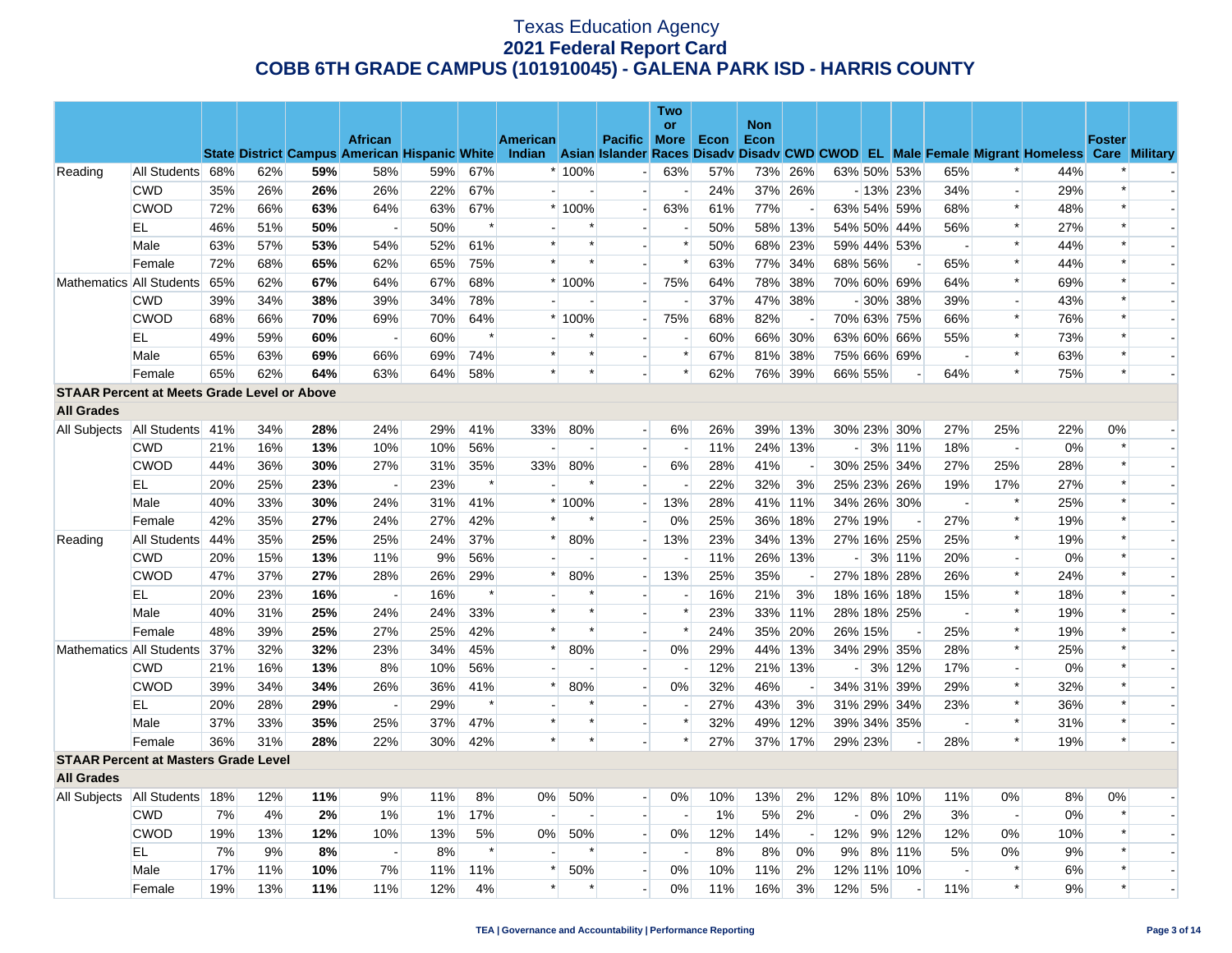|                          |              |     |     |     | <b>African</b><br><b>State District Campus American Hispanic White</b> |       |       | <b>American</b><br>Indian |     | <b>Pacific</b>           | <b>Two</b><br>or<br><b>More</b> | Econ | <b>Non</b><br>Econ |                          |                          |        |             |     | Asian Islander Races Disady Disady CWD CWOD EL Male Female Migrant Homeless Care Military | Foster |  |
|--------------------------|--------------|-----|-----|-----|------------------------------------------------------------------------|-------|-------|---------------------------|-----|--------------------------|---------------------------------|------|--------------------|--------------------------|--------------------------|--------|-------------|-----|-------------------------------------------------------------------------------------------|--------|--|
| Reading                  | All Students | 18% | 11% | 10% | 9%                                                                     | 10%   | 3%    |                           | 60% |                          | 0%                              | 10%  | 13%                | $0\%$                    | 11%                      | 6%     | 8%          | 12% | 9%                                                                                        |        |  |
|                          | <b>CWD</b>   | 6%  | 3%  | 0%  | 0%                                                                     | 0%    | $0\%$ |                           |     |                          |                                 | 0%   | 0%                 | $0\%$                    | $\overline{\phantom{0}}$ | $0\%$  | 0%          | 0%  | $0\%$                                                                                     |        |  |
|                          | <b>CWOD</b>  | 20% | 12% | 11% | 11%                                                                    | 12%   | 5%    |                           | 60% |                          | 0%                              | 11%  | 14%                | $\overline{\phantom{0}}$ | 11%                      | 7%     | 10%         | 13% | 12%                                                                                       |        |  |
|                          | EL           | 7%  | 8%  | 6%  |                                                                        | 6%    |       |                           |     |                          |                                 | 6%   | 7%                 | $0\%$                    | 7%                       | 6%     | 8%          | 4%  | 18%                                                                                       |        |  |
|                          | Male         | 16% | 9%  | 8%  | 4%                                                                     | 9%    | 6%    |                           |     |                          |                                 | 8%   | 9%                 | 0%                       | 10%                      | 8%     | 8%          |     | 6%                                                                                        |        |  |
|                          | Female       | 21% | 13% | 12% | 14%                                                                    | 12%   | $0\%$ |                           |     |                          |                                 | 11%  | 17%                | 0%                       |                          | 13% 4% |             | 12% | 13%                                                                                       |        |  |
| Mathematics All Students |              | 17% | 13% | 12% | 8%                                                                     | 12%   | 13%   |                           | 40% |                          | 0%                              | 11%  | 14%                | 4%                       |                          |        | 13% 10% 12% | 11% | 6%                                                                                        |        |  |
|                          | <b>CWD</b>   | 8%  | 4%  | 4%  | 3%                                                                     | $1\%$ | 33%   |                           |     |                          |                                 | 3%   | 11%                | 4%                       |                          | $0\%$  | 3%          | 6%  | 0%                                                                                        |        |  |
|                          | <b>CWOD</b>  | 18% | 14% | 13% | 10%                                                                    | 14%   | 5%    |                           | 40% | $\overline{\phantom{a}}$ | 0%                              | 12%  | 14%                | $\overline{\phantom{0}}$ |                          |        | 13% 11% 14% | 11% | 8%                                                                                        |        |  |
|                          | EL           | 8%  | 12% | 10% |                                                                        | 10%   |       |                           |     |                          |                                 | 10%  | 9%                 | 0%                       |                          |        | 11% 10% 13% | 6%  | 0%                                                                                        |        |  |
|                          | Male         | 18% | 14% | 12% | 9%                                                                     | 13%   | 16%   |                           |     |                          |                                 | 12%  | 13%                | 3%                       |                          |        | 14% 13% 12% |     | 6%                                                                                        |        |  |
|                          | Female       | 16% | 13% | 11% | 8%                                                                     | 12%   | 8%    |                           |     |                          |                                 | 10%  | 14%                | 6%                       |                          | 11% 6% |             | 11% | 6%                                                                                        |        |  |

- Indicates there are no students in the group.

\* Indicates results are masked due to small numbers to protect student confidentiality.

### **Part (iii): Academic Growth and Graduation Rate**

#### **Part (iii)(I): Academic Growth**

This section provides information on students' academic growth for mathematics and reading/ELA for public elementary schools and secondary schools which don't have a graduation rate, for the 2020-21 school year. These results include all students tested, regardless of whether they were in the accountability subset. (CWD: children with disability; CWOD: children without disability; EL: English learner)

 *USDE waived reporting requirements in Section 1111(h)(1)(C)(iii)(I) (other academic indicator results for schools that are not high schools) for the 2020-21 school year.* 

### **Part (iii)(II): Graduation Rate**

This section provides information on high school graduation rates for the class of 2020.

## **There is no data for this campus.**

### **Part (iv): English Language Proficiency**

This section provides information on the number and percentage of English learners achieving English language proficiency based on the 2021 Texas English Language Proficiency Assessment System (TELPAS) data. (EL: English learner)